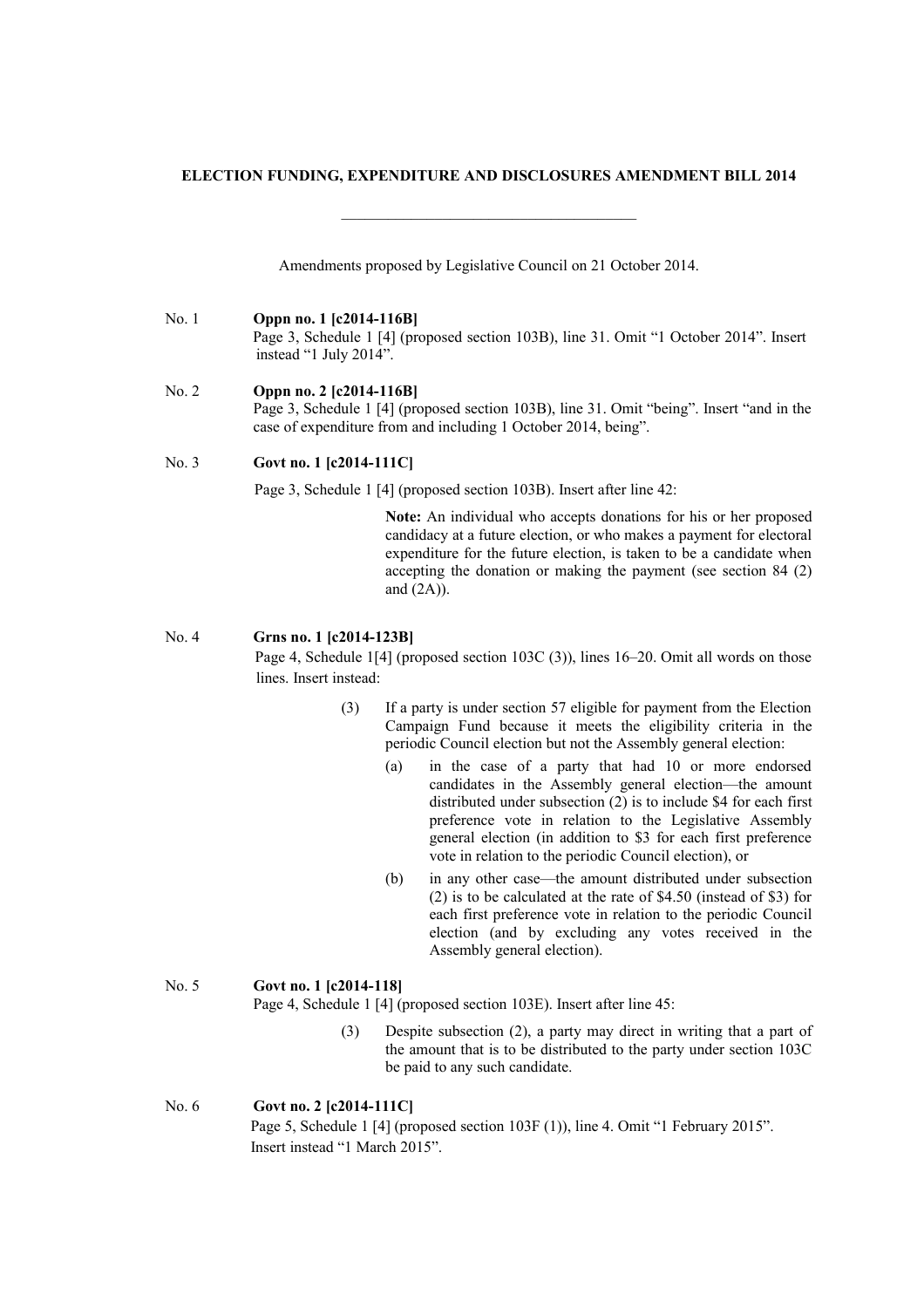#### No. 7 **Govt no. 3 [c2014-111C]**

Page 5, Schedule 1 [4] (proposed section 103F). Insert after line 13:

- (4) The following provisions of this Act and the regulations do not apply to the disclosures made under this section for the additional relevant disclosure period:
	- (a) sections 92 (3)-(6), 96K and 96L and any other provision of this Act prescribed by the regulations,
	- (b) clauses 8A and 8B of the *Election Funding, Expenditure and Disclosures Regulation 2009*.

# No. 8 **Govt no. 4 [c2014-111C]**

Page 5, Schedule 1 [4] (proposed section 103F (5)), lines 19 to 21. Omit "However, those disclosures may be made by adopting (with or without variation) the disclosures made for the additional relevant disclosure period.".

### No. 9 **Oppn no. 5 [c2014-110I]**

 Page 5, Schedule 1 [4], lines 33–47 (proposed section 103H). Omit all words on those lines.

### No. 10 **Oppn no. 2 [2014-119B]**

Page 6, Schedule 2. Insert after line 13:

# **[4] Section 96D Identification of persons from whom donations can be accepted**

Insert "or, if not so enrolled, who has supplied to the Commissioner identification that is acceptable to the Commissioner showing the individual's full name and an Australian residential address" after "government election" in section 96D (1) (a).

#### **[5] Section 96D (1) (b)**

Insert "or a principal or executive officer of which has supplied to the Commissioner identification that is acceptable to the Commissioner showing the principal or officer's full name and an Australian residential address" after "number".

### **[6] Section 96D (3) and (4)**

Insert after section 96D (2):

- (3) The regulations may make provision as to what identification is acceptable for the purposes of this section.
- (4) The objects of this section are:
	- (a) to create certainty about who is making a political donation, by requiring the donor to be properly identified, and
	- (b) to remove a perception that certain foreign donors could exert influence over the Australian political process, by requiring a donor to have a legitimate link with Australia, either through residence of the donor or its officer or by being registered in Australia.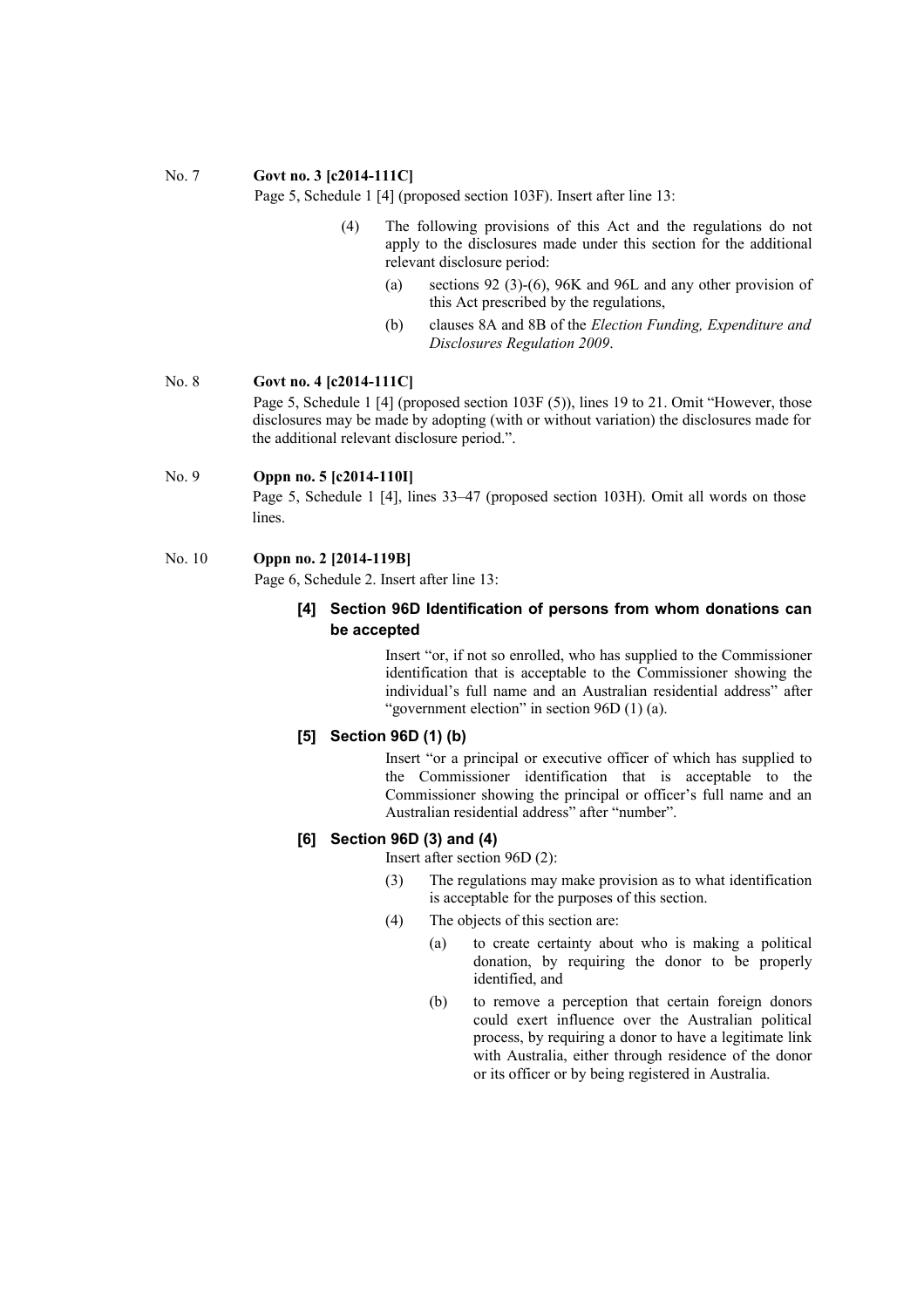#### No. 11 **SFP no. 1 [c2014-122]**

Page 7, Schedule 2 [10], line 5, Omit all words on that lines. Insert instead:

Omit section 97E (3) (a)–(d). Insert instead:

- (a) \$250,800 if there is only one elected member endorsed by the party, or
- (b) \$450,000 if there are only 2 elected members endorsed by the party, or
- (c) \$600,000 if there are only 3 elected members endorsed by the party, or
- (d) \$600,000 if there are more than 3 elected members endorsed by the party plus \$100,000 for each such member in excess of 3 up to a maximum of 22 members in excess of 3.

### No. 12 **Govt no. 1 [c2014-105C]**

Page 7, Schedule 2. Insert after line 5:

# **[11] Section 97GB**

Insert after section 97GA:

### **97GB Quarterly advance payments**

- (1) A party or elected member is, subject to and in accordance with this Act, eligible for a quarterly advance payment from the Administration Fund in respect of each quarter of a calendar year (a *relevant quarter*) of an amount determined in accordance with this section.
- (2) The amount payable, by way of a quarterly advance payment in respect of a relevant quarter, is payable at the beginning of the relevant quarter and is:
	- (a) in respect of the first 3 quarters of a year—an amount equal to 50% of the total amount to which the party or elected member would be entitled under section 97GA in respect of that relevant quarter, or
	- (b) in respect of the fourth quarter of the year—an amount equal to 50% of the total amount to which the party or elected member would be entitled under this Part in respect of that year (after deducting any quarterly payments paid in that year under section 97GA).
- (3) The amount is to be determined on the assumption that:
	- (a) in the case of a party, the number of elected members endorsed by the party at the end of the calendar year will be the same as the number of elected members endorsed by the party at the date on which the claim for the quarterly advance payment is determined, and
	- (b) in the case of a person who is an elected member, the person will continue to be an elected member at the end of the calendar year, and on the assumption that the party or elected member will incur in the calendar year the maximum amount that can be payable to the party or member from the Administration Fund for the calendar year based on those assumptions.